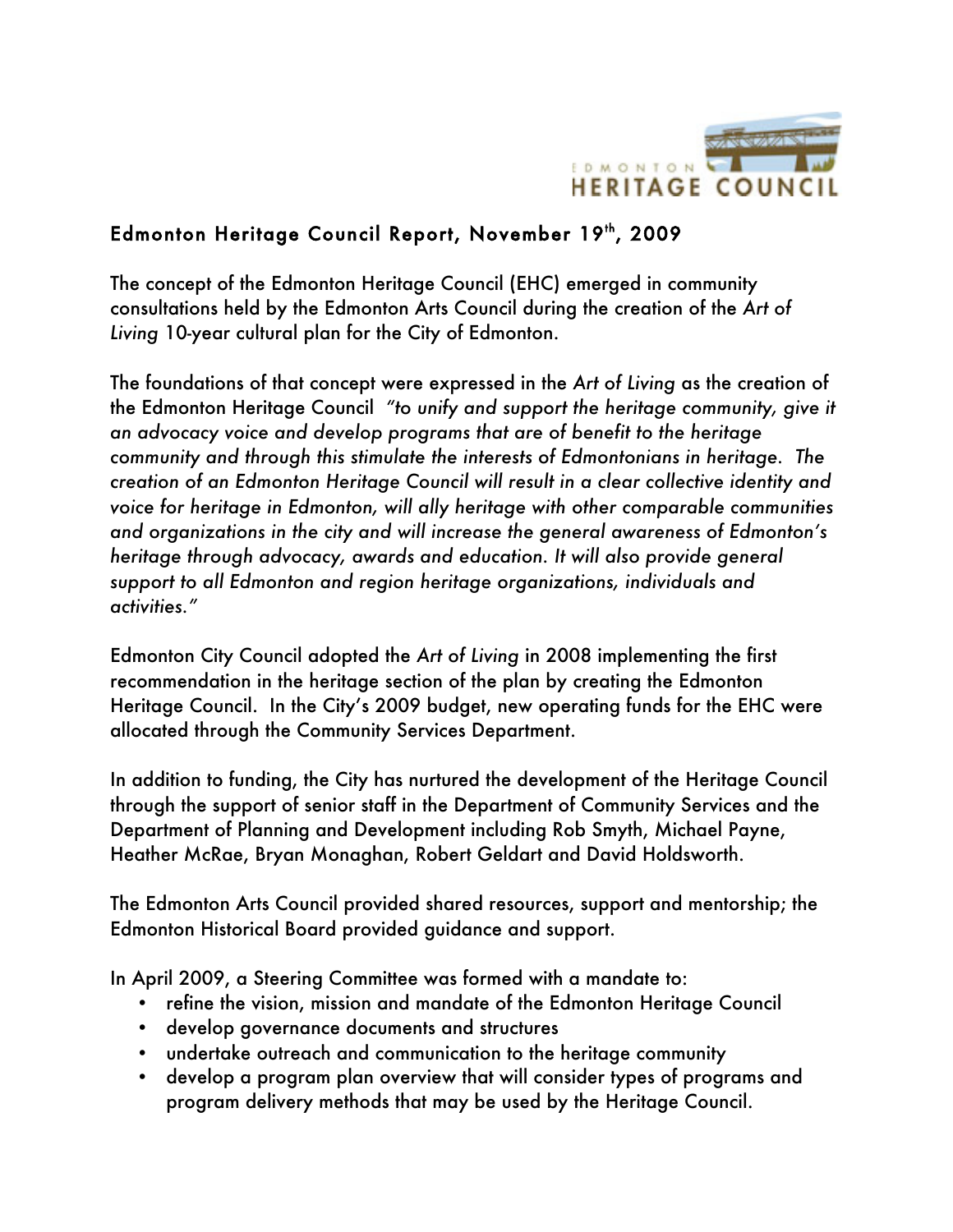That Steering Committee consisted of:

Bob Caldwell, Associate Director, Long Range Planning, University of Alberta Catherine Cole, Principal Consultant, Catherine C. Cole & Associates Linda Collier, Director, Queen Alexandra History Centre Lynn Fogwill, Alberta Genealogical Society Robert Geldart, Senior Heritage Planner, Heritage Resources Management Program, City of Edmonton Dr. Zohra Husaini, Educator, writer, researcher and human rights activist Wendy Luther (Chair), Edmonton Historical Board Jim Marsh, Editor-in-chief, *The Canadian Encyclopedia,* creator of Historywire.ca and FYICanada.ca Heather McRae, Branch Manager, Strategic Services, City of Edmonton Community Dr. Michael Payne, City Archivist, City of Edmonton Lori Sokoluk, Executive Member, Edmonton Aboriginal Urban Affairs Committee (EAUAC) Virginia Stephen, Executive Director, Liberal Studies, Faculty of Extension, University of Alberta Dr. Frances Swyripa, Professor of History, University of Alberta

Crystal Willie, Operations Director, Alberta Museums Association

The Steering Committee, chaired by Wendy Luther, held seven meetings of the committee as a whole and numerous meetings in sub-committees.

The executive Committee consisted of the Chair supported by:

- Catherine Cole, Vice President
- Linda Collier, Secretary Treasurer
- Michael Payne, City of Edmonton

The Steering Committee organized itself into three sub-committees: governance, communications and outreach, program.

The Governance Subcommittee developed:

- Objects, bylaws, program descriptions, vision-mission-mandate statements
- Board policies on membership, governance, staff relationships as well as draft statements for other policies
- Provincial incorporation as a not for profit society and application to Canada Revenue Agency for charitable status.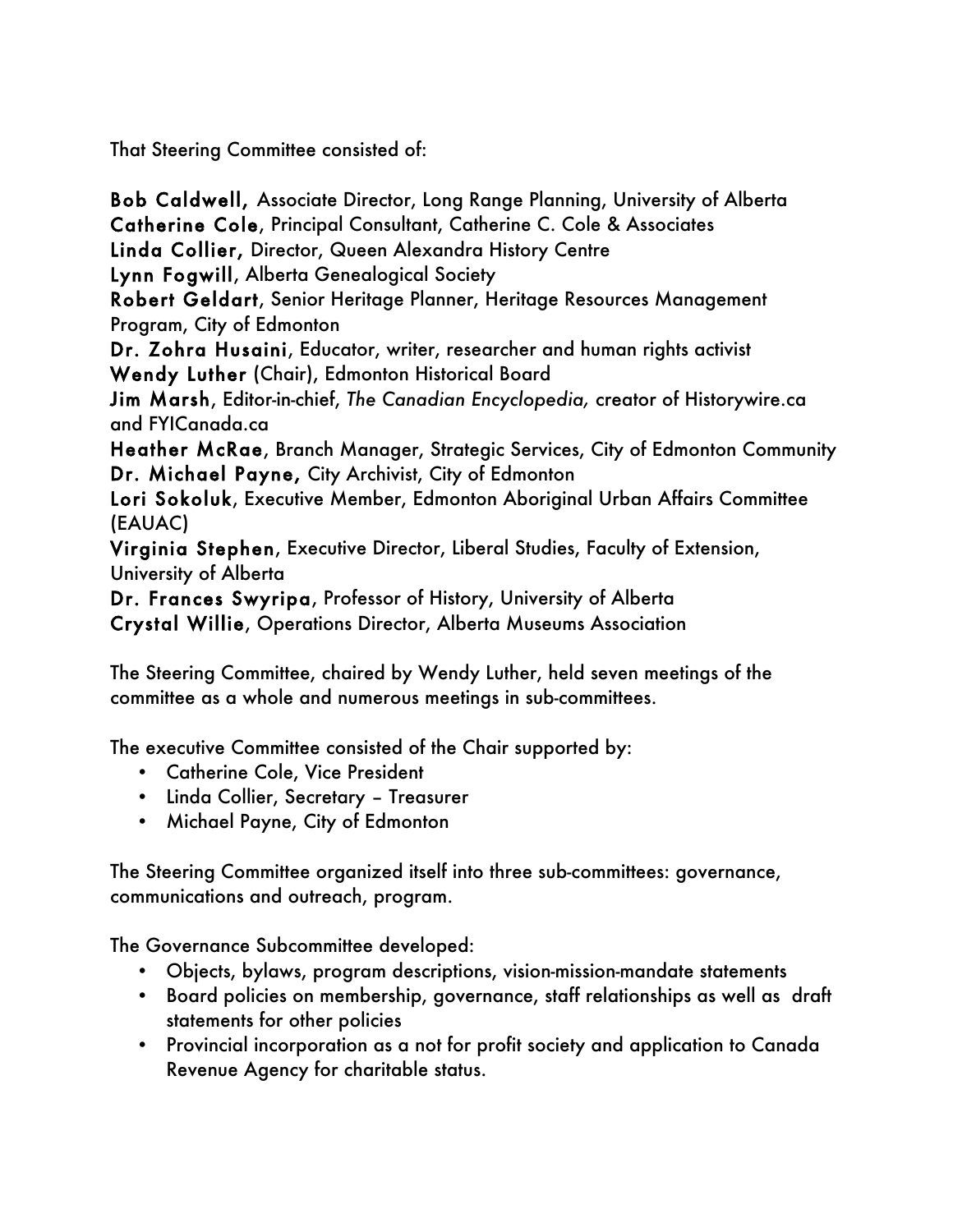The Communications and Outreach Subcommittee;

- Development of guiding principles for a communications strategy
- Website <edmontonheritage.ca>
- Visual identity
- Brochure
- Membership and nominations drive
- Development of contact list

The Program Subcommittee developed or made:

- Guidelines for program development
- Historian Laureate program with the Edmonton Historical Board
- *Roar of the Rings* curling exhibit
- Beginning of database on heritage programming in the Edmonton region
- Preliminary plans for a major community symposium in 2010

An office in the Prince of Wales Armouries was established; staff was hired including:

- David Ridley Program Manager
- Mary Oakwell Administrative Officer
- John Mahon seconded part-time from the Edmonton Arts Council as Interim Executive Officer.

Now, at the end of 2009, the Edmonton Heritage Council is about to become fully active as a membership driven organization. It is an exciting time for heritage in our city. The vision of the Edmonton Heritage Council is of a place where heritage is understood and valued by all members of the community as an integral part of life. Heritage is the legacy of our past, informing our present, and shaping our future and becomes a positive influence in shaping our community.

The Edmonton Heritage Council, like the Edmonton Arts Council, is primarily a support organization to the heritage community. It supports the work of individuals and organizations that:

- research, preserve, protect and present Edmonton's unique heritage
- promote an understanding of how this distinct place and community came to be
- engage with the past in planning for the future.

The mandate of the Edmonton Heritage Council is to:

- provide a forum for analyzing, discussing and sharing heritage issues in Edmonton
- advocate for a vibrant heritage community and heritage programs that benefit all **Edmontonians**
- unify Edmonton's heritage community and give it a voice
- promote the awareness and development of effective, informed and recognized